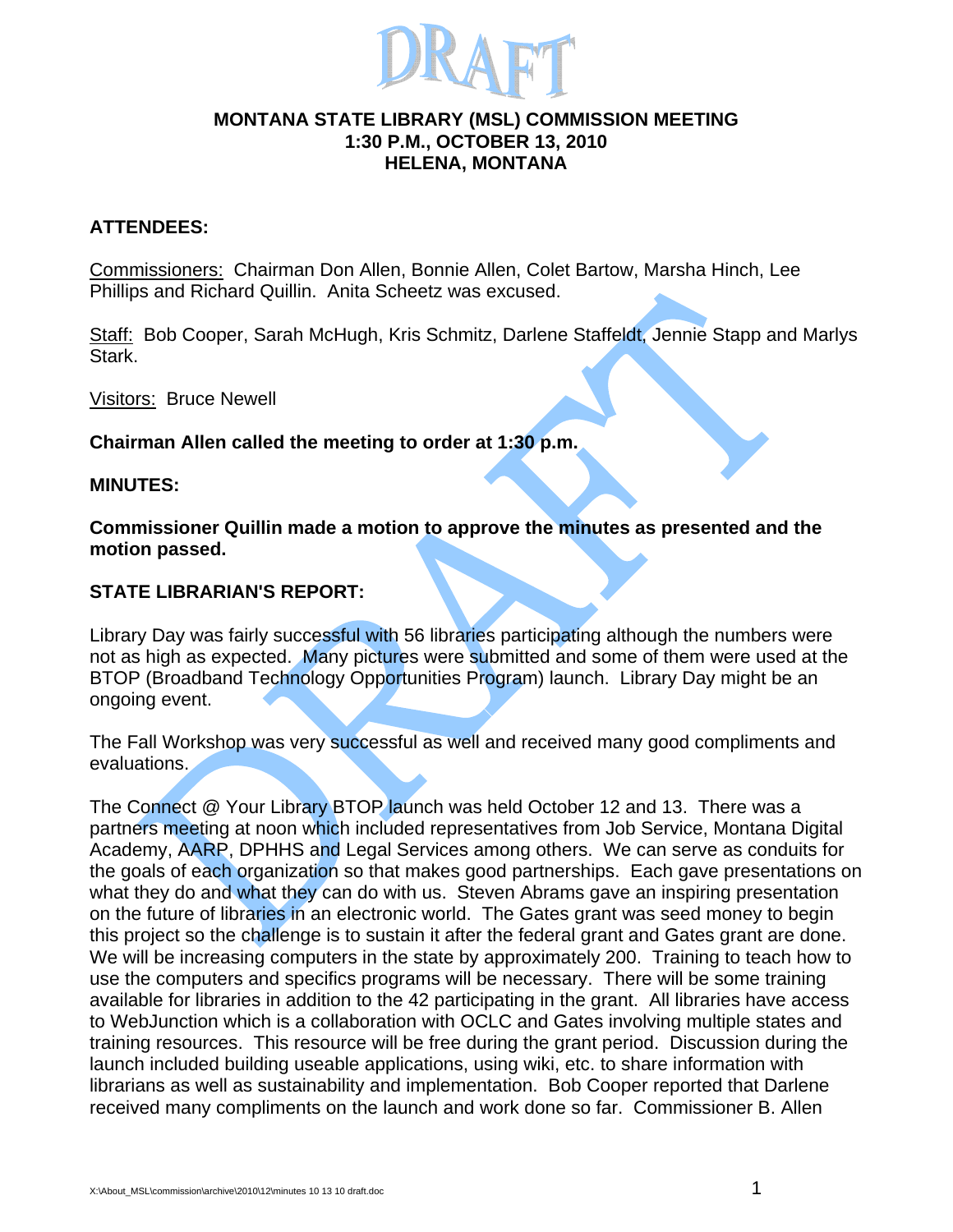

stated that roles, goals and services need to be defined soon in order to begin building true partnerships.

The first quarterly reports have been filed for the BTOP grant. Most of the quarter was spent with preparation work such as writing job descriptions, interviewing, screening and so on. An offer was verbally accepted for the compliance officer position and the project director interviews will be next week. These two people will be doing a large part of the work after they are hired. There are three federal reports that have to be filed quarterly with copies going to Gates.

The Fall Trustee meeting in Billings was a very good one with evaluations being positive. The next one will be held in Missoula.

Sagebrush Federation still has a meeting upcoming but the others have either had a phone conference or a meeting. Bob and Darlene were each able to attend a meeting and Darlene also attended a conference call.

## **FY11 BUDGET EDUCATION:**

Kris Schmitz gave a short presentation on understanding the budget and what changes have occurred since the last budget.

# **OCLC BOARD OF TRUSTEES:**

Bruce Newell spoke about OCLC and the Board of Trustees and told the commission that Bonnie Allen was elected to America's Global Council. MSL is the shepherd of all Montana libraries which are all members of OCLC. The Public purpose is furthering access to the world's information and reducing the rate of rise of costs. OCLC is member owned with 27,000 members and 70,000 accounts. The threshold for membership requirements of one contribution or shared item every 3 years is very low. The US operation makes up about 77 percent of the worldwide totals. Membership is cooperative but global. The membership libraries translate to a global institution.

There are three regional councils and a 48 person delegate Global Council which reports to the trustees. The trustees work in committees. There are 4 delegates from each region and the rest are based on percentages from the revenue formula. The board has 15 members, over half of which are librarians.

The different committees include the executive, nominating and board development, personnel and compensation, audit, finance, membership, technology and finally the Research Library Group (RLG). The trustee's term was originally six years but has been changed to four years with most serving two terms. They are compensated and the compensation is periodically reviewed by outside auditors. Being a trustee is a huge time commitment especially for travel. New trustees get assigned a mentor and complete a two day orientation. It takes up to a year to be integrated. They have a dress code and fill out a self-assessment once year.